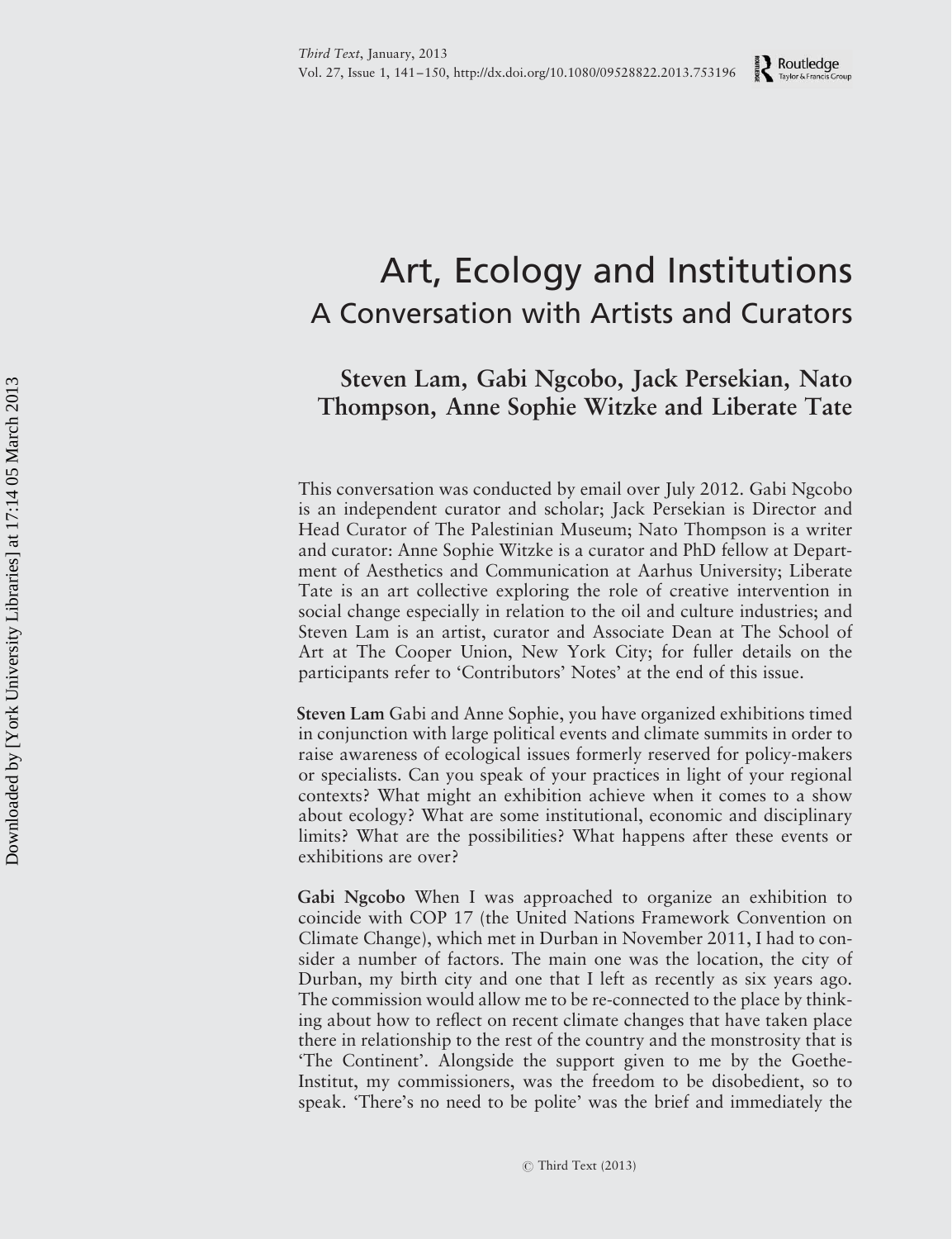title of the exhibition was born in my head: DON'T/PANIC. The show featured more than thirty pieces, including work by South African artists David Koloane, Mlu Zondi, Clive van den Berg and Moshekwa Langa, Nigerian-born artist Otobong Nkanga, Eritrean-born artist Dawit L Petros, Nigerian George Osodi and Moroccan-born artist Batoul S'Himi.

Anne Sophie Witzke In 2009 I organized an exhibition on climate change in Copenhagen coinciding with COP15. 'RETHINK: Contemporary Art and Climate Change' was made in collaboration with the National Gallery of Denmark, Nikolaj Copenhagen Contemporary Art Center, Den Frie Centre of Contemporary Art, the Nordic Culture Fund and the Alexandra Institute. We wanted to address global warming as a cultural and social issue, not just a discipline reserved for politics or science. Thus, the focus was more on cultural and social shifts and displacements than on concrete issues about energy and  $CO<sub>2</sub>$  emissions. In line with some of you I have been inspired by Félix Guattari, as well as by thinkers like Bruno Latour and Isabelle Stengers, who (despite their differences) see nature and culture as entangled.

It is difficult to summarize what effect the exhibition had in terms of public engagement. During COP15 there were myriad activities and events going on in Denmark, which implied the risk that a single activity would lose resonance. And to a certain degree I think this is what happened. Visibility of climate change issues turned into overexposure. However, my impression is that the discussions and activities during COP15 have contributed to generate a general concern about global warming. Also, a number of art projects dealing with political ecological issues have emerged in the wake of COP15. For me this longer lasting involvement is essential. Current ecological problems are deeply political and economic, and require a cultural transformation, which is not going to happen overnight. Long-term commitment is needed.

SL Jack, Nato, and Liberate Tate, your projects have opened the category of the ecological allowing for other issues to enter, such as human rights and democracy. Can you speak of your experience in curating and presenting these issues?

Jack Persekian I, like Anne Sophie, would support Guattari's definition of ecology, as he observes that nature cannot be separated from culture any more; nor, I would emphasize, from politics, the economy and social issues. Hence, my concern is not merely with climate change, but more importantly the changes imposed on land and territories, and the ethnic cleansing taking place in parts of the world today. I cannot simply accept the facts and realities created on the ground by the strong and dominant powers at the expense of the poor, the weak and the downtrodden. In this context I don't only see art as an agent for change but more importantly as a powerful catalyst for political activism and resistance.

Had I been more careful in observing the trends formulated by artists in the Arab world in their work in the last decade and a half, linking them to what should have been perceived as the pulse of the street, acknowledging their ability to mirror what society is burdened with and what it aspires for, and truly believing in the role of the artist as 'the soul of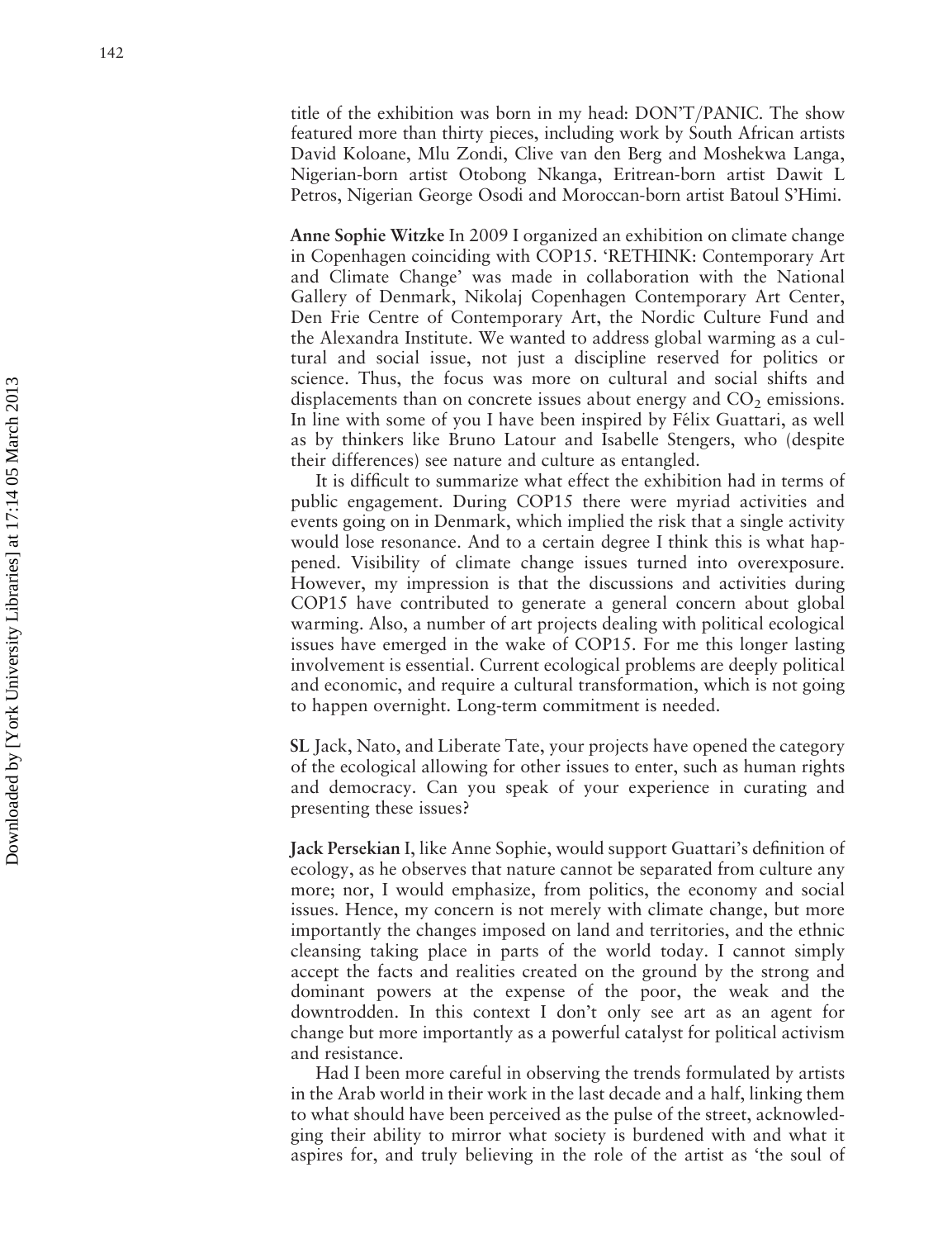her/his society', I and others should have at least indicated some time ago that the Arab street's impulse has dramatically changed and people aren't the docile horde anymore, hopelessly and helplessly submissive to their potentates.

Nato Thompson As with Jack, climate change isn't an issue I have foregrounded in exhibitions or commissions, but it is related to the main trajectory of much of the socially engaged work I have been involved in. The questions of engaging with community, considerations of media, considerations of affect on local, national and international levels, the potentialities of unlocking loaded political issues from their compartmentalized forms of dialogue, and finally the consideration of political efficacy, are all part of a growing ecology of artwork and political practice.

Gauging efficacy in this mire of sloppy process is no easy task. One method that I have been working on with Creative Time is growing the base for forums of social justice, cultural work to develop a shared language and methodology of critique. In particular, the work on climate change has found numerous practitioners who arrive at cultural forms from numerous disciplines such as architecture, urban planning and, of course, environmentalism. The language of how to shape culturally geared projects is new, but those doing this kind of work are exponentially growing. Finding platforms for discussing efficacy in its broadest sense is, at this point, helpful.

Liberate Tate We are an art collective that explores the role of creative intervention in social change. We aim to free art from the grips of the oil industry. We primarily focus on Tate, the UK's leading art museum, and its sponsorship deal with the oil company BP. We believe Tate is supporting BP rather than the other way around. Given Tate's relationship with a corporation engaged in socially and ecologically destructive activities, in our view, every exhibition at Tate and other oil-sponsored public cultural institutions is part of the creation of climate chaos through the construction of a social licence to operate for oil companies. Our practice involves illuminating this process at the culture wellhead through interventions and artworks created in Tate galleries. All of our performances are completely unsanctioned, so as far as institutional or professional limits are concerned, Liberate Tate makes work explicitly outside of any limits a museum might seek to impose. We situate our interventions in the growing wave of desire for citizens to reclaim public space: a gallery should be a place to enjoy great art, not a site where an art museum makes visitors complicit in the ecological destruction of its corporate partners.

SL The natural can be seen as a smokescreen, even an obstacle at times. How does one create a critical language of the environment, a critical eco-aesthetics, without relying on an essentialized and purist Romantic fiction that posits Nature as an object, a static and fixed entity outside of culture?

ASW Roughly speaking, nature and culture in the Western world have been established as opposites. In discussions about environmental issues this has brought about a polarization between different groups. On the one hand we have the eco-romantics, who view nature as a sacred,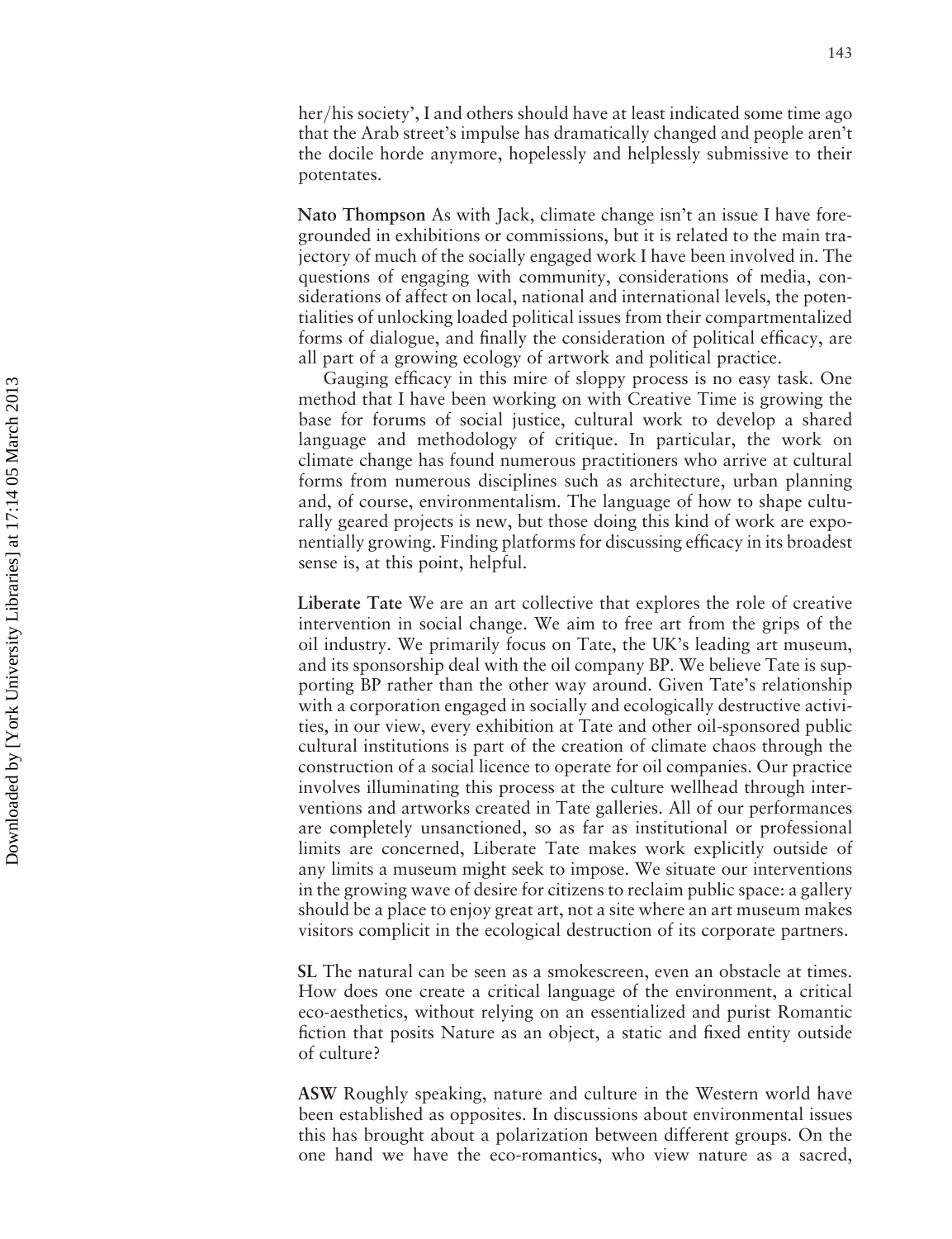purified entity, and they want to abandon civilization. And when related to developing countries and their wish to improve their standards of living, the romantic approach can be particularly problematic. Conversely, there are (in Bruno Latour's terms) 'the moderns', who view Western history as an evolutionary progression where ecological problems can be solved through technological advances. Here, issues like climate change, land degradation, water scarcity are often discussed in apolitical terms such as 'resource scarcity' or 'modernization', when they are in fact deeply entangled in political and social issues. Therefore, in order to tackle environmental issues we cannot solely focus on the environment as an isolated area.

In the case of the 'RETHINK' exhibition many of the art projects were working with diffuse borders between the natural, the cultural and the social. In the installation *Biospheres* Tomás Saraceno took a metaphorical approach to serious subjects like the earth's overpopulation and climate change. His works are often based on structures found in nature, like clouds, bubbles and spider webs, and can be described as models for new types of social spaces and human habitats that respond to environmental challenges. In Biospheres, which consists of a number of floating inflatable globes containing plants, air, water and people (the audience could enter the largest of the globes), Saraceno attempts to establish a new relation between culture and nature where humans and non-humans share habitats and coexist. Another contribution, more ironic and neo-conceptual in approach, was Safety Gear for Small Animals by Canadian artist Bill Burns. The project is staged in the form of an enterprise – a manufacturer of safety equipment for small animals, eg safety vests, helmets and protective goggles scaled down to suit birds, mice, frogs, etc. Burns foregrounds the absurdity of the various protective measures we devise in order to safeguard ourselves against environmental changes, and shows how deeply the biological non-human sphere is entangled with cultural and technical ecologies.

GN For me, to create an exhibition was not necessarily an opportunity to say something profound about ecological issues in any scientific lingo – I had none – but rather to allow a variety of artistic gestures to be in conversation with one another, to clash, to allow tensions to emerge, relationships to be formulated only to be broken again. After all, I also subscribe to Guattari's enabling definition of ecologies as detailed in The Three Ecologies. I wanted to consider many aspects of climatechanges within the political landscape of Durban – the economic, educational and artistic climates – and to find works and interventions that trigger questions which can directly impact on how we think about the spaces we inhabit, and the images we are confronted with. No new work was commissioned because I did not want the exhibition to be 'greenwashed', nor did I want to burden artists to respond to these questions based on their urgency, which in this instance was also connected to an international event of a global scale.

SL The performance and sculptural interventions by Liberate Tate have consciously worked with iconography that not only evokes, but relies on an invasion of the natural into the pristine and sterile walls of a museum. Can the collective speak about the specificity of these references in your actions?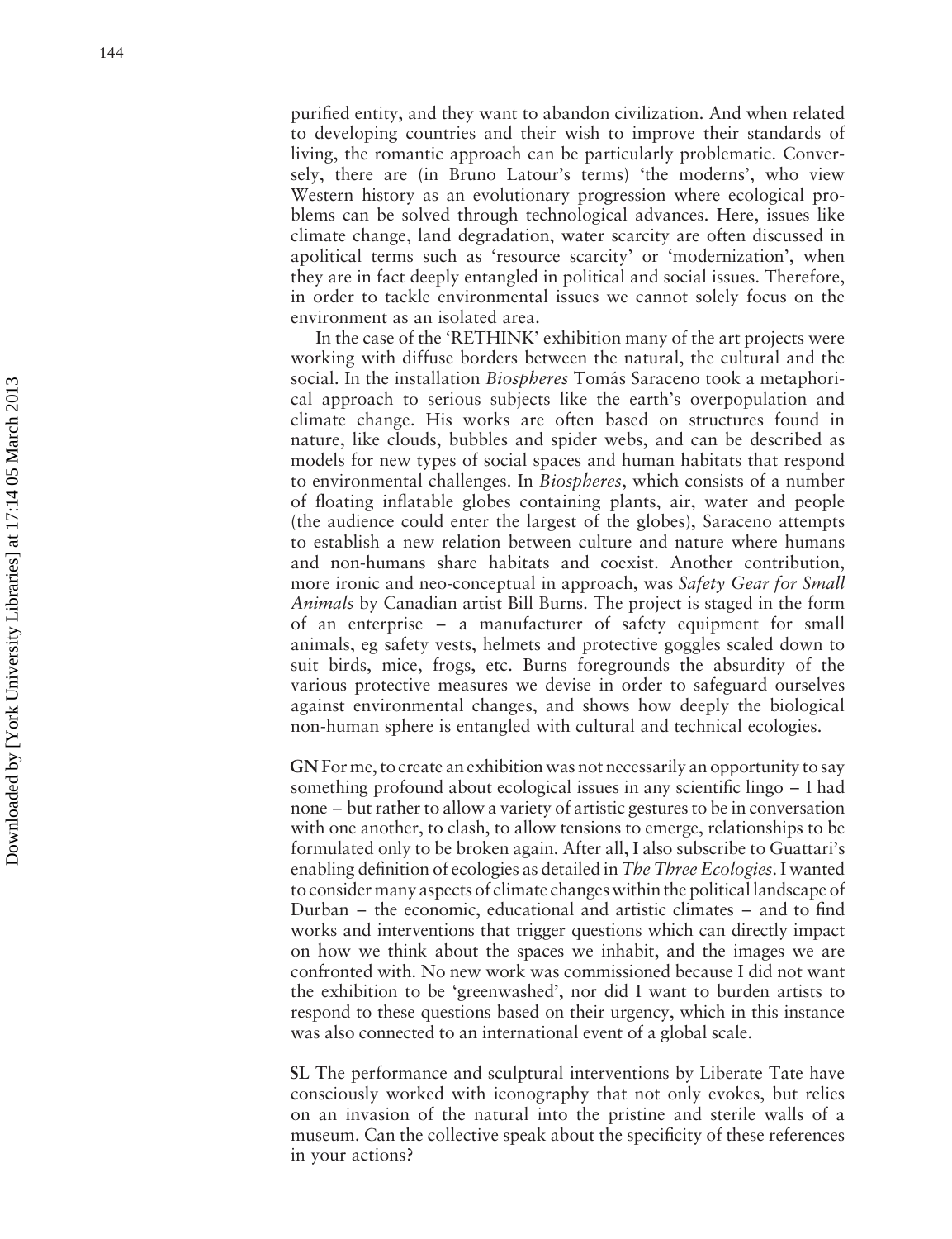LT Bringing natural materials into the Tate galleries is a decision to return what is repressed in Tate's relationship with BP to the gallery spaces of the Tate itself. In a haze of ecological schizophrenia, Tate is pushing its museum credentials as a flagship for sustainability, while at the same time taking money from a company that is damaging our ecosystems. Floe Piece (January 2012) is a performance which incorporated a block of ice brought back by scientists from the Arctic. The melting block of ice in Floe Piece was exhibited on the steps of Saint Paul's Cathedral at Occupy London, before we carried it on a stretcher, like a dying patient, to Tate Modern's Turbine Hall, where the assembled audience ritually watched over the ice before leaving it there to melt. In museums we are used to seeing representations of landscape in a painting, photograph, video or sculpture. However, seeing this type of Arctic ice for the first time was an emotional experience for us all as the performance enabled us to express the grief and loss felt at that viewing. The people and natural habitats currently affected by climate change are often so far away – the Arctic, the Maldives, Bangladesh – and it felt incredibly significant to bring something tangible from one of those sites into the gallery and to say to Tate, 'Here is some melting Arctic ice, deal with it'.

Additionally, two earlier performances were made in direct reference to the Gulf of Mexico Oil spill and used oil-like substances as a reminder of the ongoing effects of the spill. Licence to Spill was an intervention at the Tate Summer Party in June 2010. As BP was spilling oil in the Gulf of Mexico, Tate and BP were celebrating the twentieth anniversary of their sponsorship. Wearing black, our faces veiled, we carried vats of black liquid with BP's notorious sunflower logo stuck to them. We appeared, as if from nowhere, to spill hundreds of gallons of what was actually molasses on the entrance steps of Tate Britain before disappearing as quickly as we arrived.<sup>1</sup> Nearly a year later we made *Human Cost*, a durational performance marking the anniversary of the Gulf of Mexico catastrophe. The performance lasted eighty-seven minutes, echoing the number of days it took BP to stop the gush of oil into the Gulf of Mexico. $<sup>2</sup>$ </sup>

Our choice to use or allude to certain raw materials could be said to be Beuysian because the fluid ingredient of an oil-like substance plays a key role, almost like a performer itself. While the presence of these materials may suggest 'the natural', it also highlights how that presence is a performance, similar to how the brick of a building is considered natural. The work functions along the lines of Donna Haraway's cyborgs; they remain referential to the natural and the synthetic in one continuous spectrum, rather than as opposing forces.

SL Many of you cite critics who have provided an expanded vocabulary of the ecological, arguing that human and non-human agents are so deeply enmeshed it has become difficult to separate one from the network of political, economic, industrial institutions that exist today. Certainly this is a crucial theoretical starting point, but I wonder how it manifests in artistic/curatorial practice. How does one translate or enact this theory of entanglement into the site of an exhibition?

ASW In 'RETHINK' our curatorial approach to the idea of 'entanglement' wasn't based on a strictly defined philosophical vocabulary. We worked with a broad approach based on the view that climate change

- 1. As part of the same performance two members of Liberate Tate assumed the identities of 'Bobbi' and 'Toni', parallel personae to Bob Dudley and Tony Hayward, the current and former CEOs of BP, and performed a mini spill inside the gallery. The two women carried ten litres of molasses into the Tate under the bouffant of their floral dresses and released it during champagne and canapés in the middle of the party.
- 2. In the performance a male body (often read as female within the context of the exhibition 'Single Form' which contained numerous sculptures of female bodies) was covered in oil by two veiled figures, each pouring from a petrol can embossed with the BP helios logo.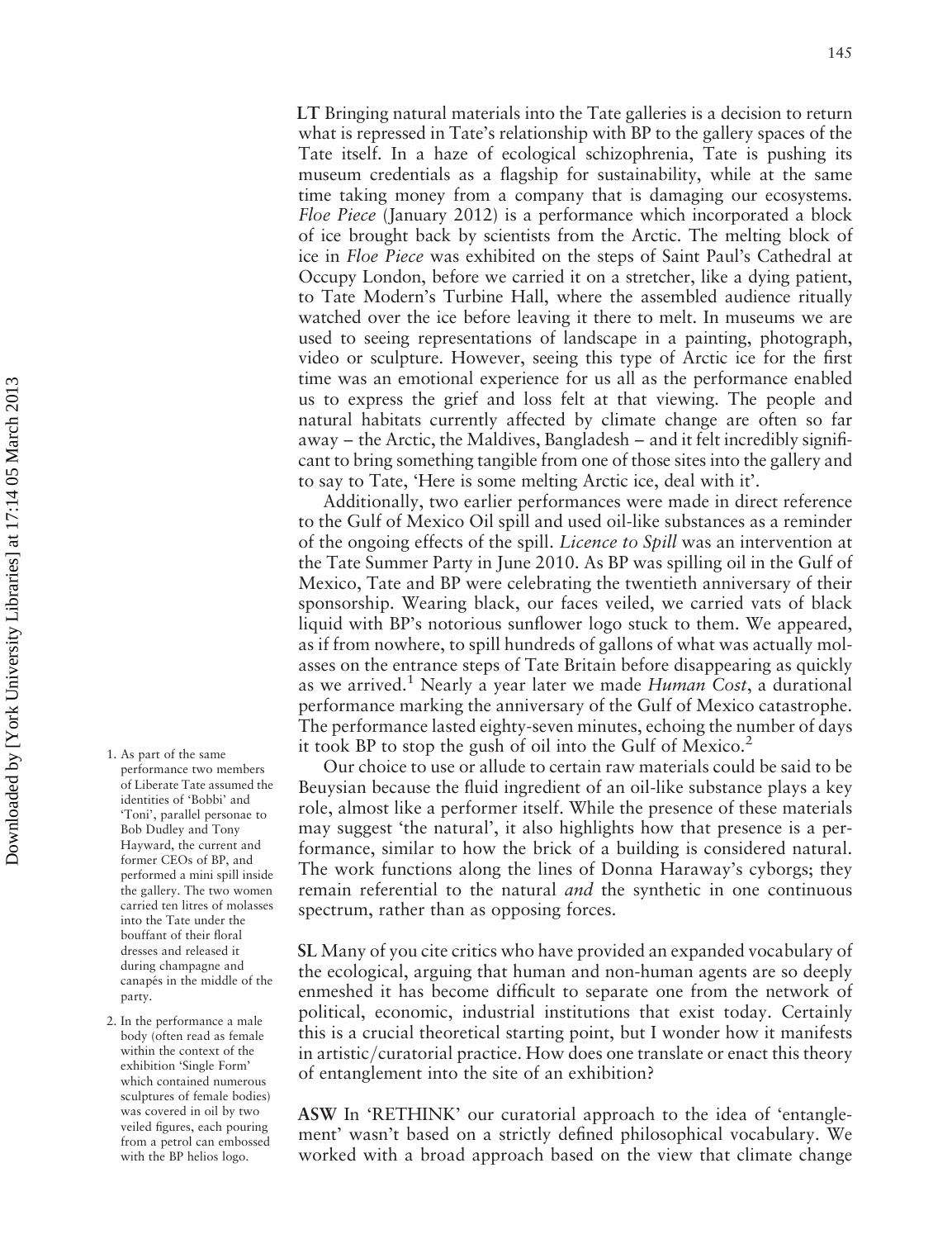is linked to our social life, and can only be solved through cultural change. The theory of 'entanglement' as a basic condition for humans as well as non-human actors was reflected in the artworks and in the curatorial themes we worked with (one theme was 'relationships'). Tue Greenfort's piece There isn't a frog, a fowl, a fish... consists of a large bed of crops used in modern large-scale agriculture. Due to the spread of agricultural crops, an increasing amount of Danish species are being endangered, because they no longer have access to their natural habitats. As in much of Greenfort's work he links animals and the natural environment with science, policy and industry – in this case the Danish agricultural and environmental policy and global issues of soil depletion due to the growing demand for food in the world. By making these relationships explicit one could say that Greenfort formulates a concept of ecology that parallels Guattari's notion of 'transversality' (between the different ecologies of the subjective, the social and the environmental) or Latour's notion of 'a thing' (where a thing is described as a collective or assemblage of relations, interests, values and human, as well as nonhuman actors).

LT Our actions demand that wider connections be drawn between the institution's sponsorship deals and the dispersant contaminating the gulf, in an entanglement of so-called (and as such divorced from one another) 'natural', 'synthetic' and financial forces. We think that the network of relations in sponsorship arrangements such as Tate and BP exemplifies this web and thus makes the gallery a suitable site of intervention. Tate is an appropriate target not only because it models itself as politically savvy, but because it has a sustainability policy that was approved by its board in 2008. In the policy Tate states its intention to embed sustainability into its work environment; to take a lead in museum sector sustainability; to inspire change in its networks and visitors and to support the changes needed to move toward a more sustainable society. While commendable, this is actually a very narrow and limited view of its carbon footprint or ecological impact, because it does not take into account its relationship with big oil.

NT We must understand that certain ecological realities are transforming the ontology of the general public into an awareness of the instability of the category of nature. It need not be a complicated theoretical issue, as people need only see a melting glacier to understand that we are deeply manipulated by global forces. There are starting points to move toward the more complex interconnectivity and entanglements that push past culturally defined categories of human/not human, singularity/complexity, natural/unnatural.

However, there has been a sort of wilful insouciance in the critical contemporary art community to eschew communicability for the sake of theoretical acumen. I would almost call it a hypnotism, as I find that many artists and curators who become entranced by an entire new set of theoretical tools set sail for an entire new land of semiotics far removed from the complexity of publics without access or knowledge of their coding. A gap opens up and in general it is a rare exhibition or artistic project that is able to close that gap enough to make something, dare we say, pedagogic occur. So the task, to be simple, is to untangle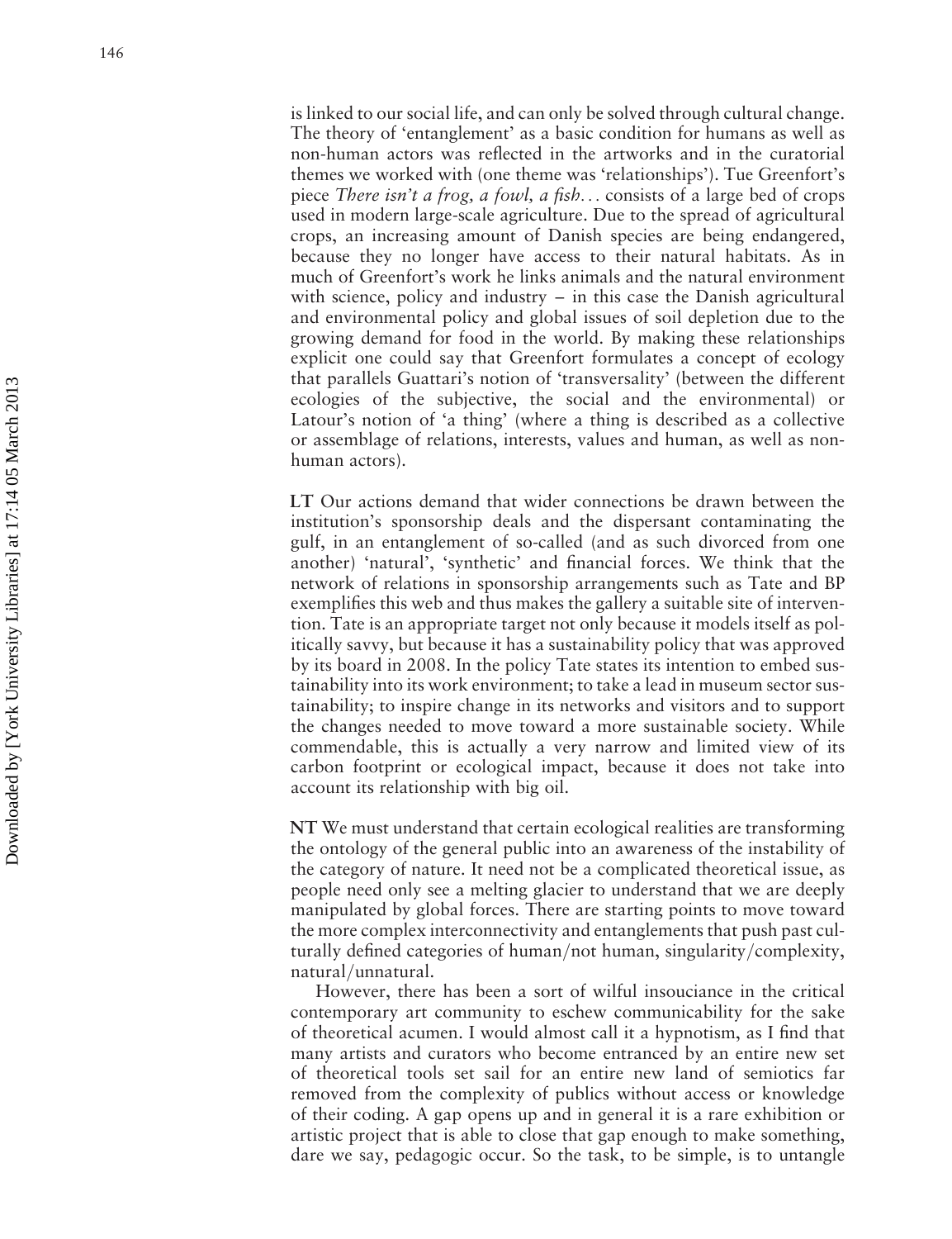I worked with a group called Spurse on a compelling installation back in 2004 where they tried to prove that this small town of North Adams, Massachusetts, was the same place as Mexico City. Through a series of walking drifts through each city, in a randomized pattern, they picked up detritus, conducted interviews with strangers and took laboratory samples of the earth. In a sense, they were attempting to flatten all categories of data, making human, natural, soil, trash, communication and ecological all on the same playing field of data. It was a manner to move toward a flattening of forces to highlight their equal influence. The visiting audience was encouraged to sift through the materials and participate in the laboratory to consider the equivalence of Mexico City and North Adams. In all honesty, I found Spurse's language far too theoretical for our public, but the methods of shaking up cultural expectations regarding categories of the ecological I found extremely poignant and noteworthy.

ASW I think Nato makes an important point. The way we communicate is central. It seems that we still lack a proper language when we talk about ecological art. In that context there's another tendency, which I believe is also obscuring the field: the idea that interaction and participation by definition leads to engagement and understanding. This simplistic equation is found in many art projects today without being qualified. Interacting does not necessarily lead to a deeper understanding or change in behaviour. We have to consider what kind of participation an art project is facilitating, and – borrowing the term 'structured participation' coined by media artist Natalie Jeremijenko – how this participation is structured.<sup>3</sup>

In my current research on ecological art practices involving digital technologies and media, I am preoccupied with these challenges. Some of the projects I find most interesting use micro science, citizen science and other DIY strategies to enhance civic, cultural and institutional engagement in ecological concerns. They provide ordinary people with concrete tools they can use in response, for instance, to air pollution and climate change. Sympathetic towards the open source ethos, many projects attempt to democratize environmental science and knowledge by involving citizens in the production of new environmental data or by making already existing data accessible to the general public. Another example is Jeremijenko's playful project The Environmental Health Clinic (2007–), which offers solutions to New York City's environmental diseases. Individuals with asthma, allergies and other environmental-related diseases can consult the clinic and receive treatment. But instead of medication, treatment consists of 'action prescriptions' with instructions on what the patients can do to improve their local environment. For instance, patients might be ordered to collect environmental data using digital sensors, plant green vegetation in their neighbourhood or be responsible for other kinds of urban interventions that can produce material change. By facilitating an openended, community-based knowledge that puts 'empirical evidence in the public sphere', the project can push citizens to actively explore complex environmental issues and help restructure the way they participate in them.

<sup>3.</sup> See Benjamin Bratton and Natalie Jeremijenko, Suspicious Images, Latent Interfaces, Architectural League of New York, New York, 2006; and Danielle Siembieda, 'Natalie Jeremijenko Ignites a Fire Under the Seats of CADRE Students', in Switch 24, online at: [http://switch.sjsu.](http://switch.sjsu.edu/v24/features/jeremijenko/) [edu/v24/features/](http://switch.sjsu.edu/v24/features/jeremijenko/) [jeremijenko/](http://switch.sjsu.edu/v24/features/jeremijenko/).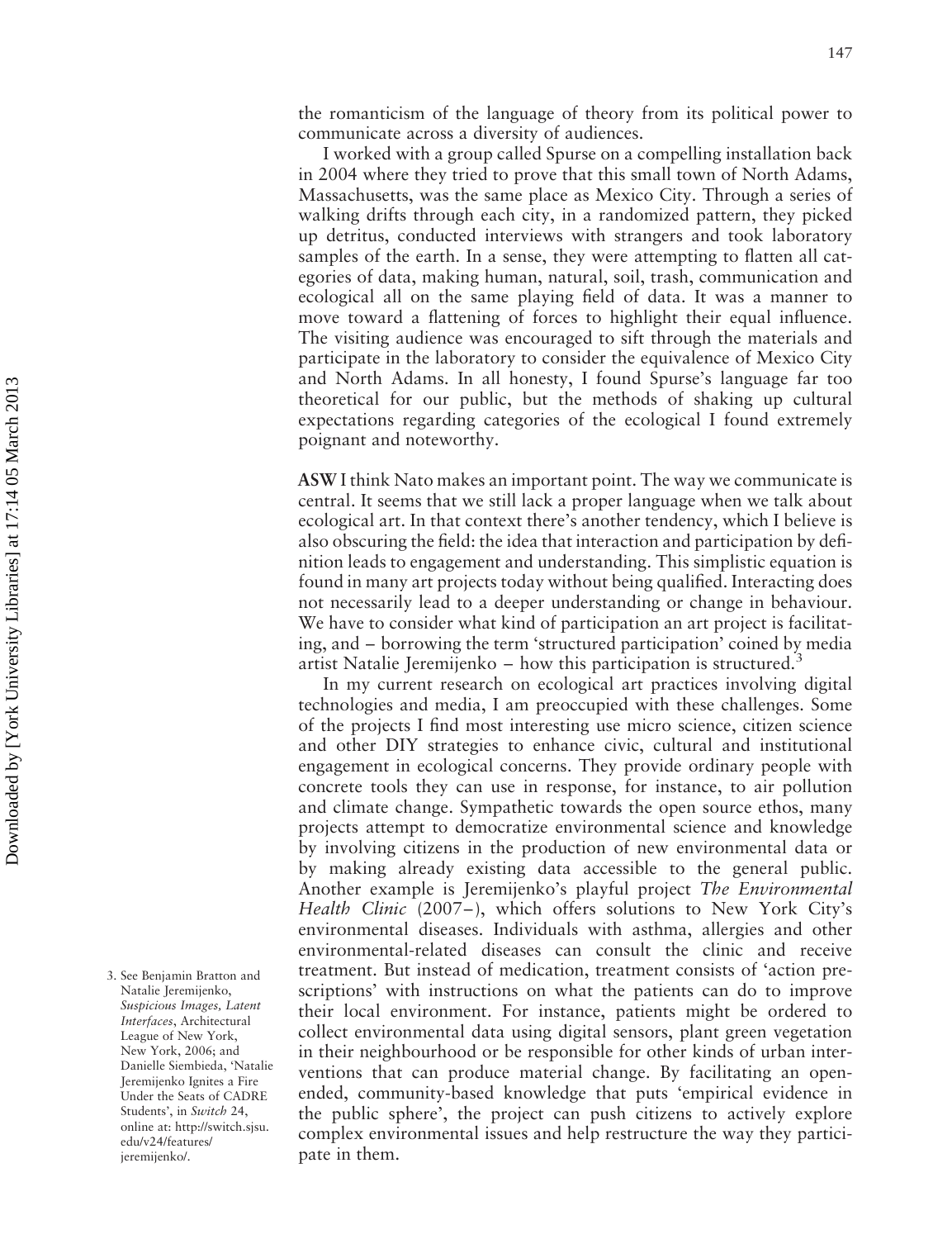



Bill Burns, above: installation view of Safety Gear for Small Animals, 1994–2012, vacuum formed Perspex and plywood, L 230 x W 115 x H 110 cm, photo: Bill Burns; below: Dust Mask, from Safety Gear for Small Animals, 1994–2012, vacuum formed plastic, elastic, 3x3x 2.5cm, photo: Bill Burns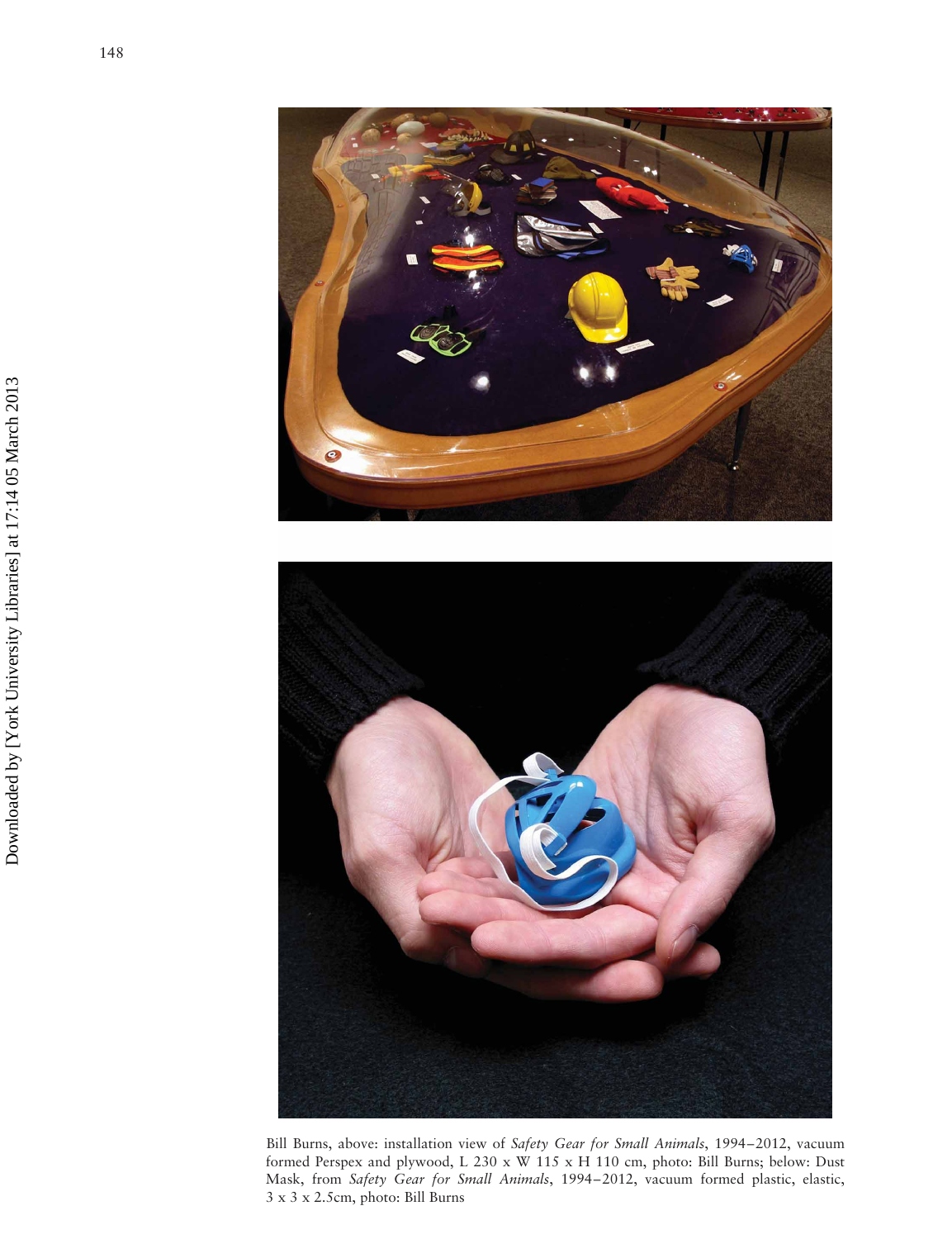SL It would be a missed opportunity not to hear the others respond to Liberate Tate's actions. As artists, Liberate Tate certainly has flexibility in operating outside the institution, but where is the agency for curators in launching their critiques, especially if the institution that employs them is sustained by the oil-industrial complex or operates within an economic infrastructure built on exploitation and socially unjust foundations?

ASW I don't have any concrete experience with the oil industry. When we did 'RETHINK' we discussed what kind of partnerships it would be relevant to establish. We were interested in collaborations with companies and public institutions that acknowledged climate change as a problem.

NT The critique of oil funding at the Tate is absolutely impressive to watch from a distance. The phrase I hear over and over again from folks in these institutions is that, in the end, it is all money of sorts. It is very difficult to tease out the good money from the bad. I'm very protective with overt corporate branding because often I think it dilutes the meaning of the art and generally it lessens the public's trust in what we do. I realize that the questions are hazy, but in general, I would say one has to take a stand at times. It is difficult to know when is the right time, but an alibi of 'it's all very complicated' doesn't work well. It ruins the integrity of the work we do to simply sit back and be complacent.

SL And finally, to the rest of the panel, what are the dangers when ecology loses its critical traction by losing its specificity?

ASW Sustainability has been hijacked by various discourses, and used for greenwashing purposes. By adding green colour and using ecofriendly materials, projects with no real substance get attention. Here sustainability becomes an ornament, as Rem Koolhaas has pointed out. So yes, there is a risk that ecology loses its criticality and becomes an empty formula. We need to maintain a focus on the subversive aspect of ecology.

JP Unfortunately, we are witnessing now a situation where banks, companies and rich people have usurped the notion of clean, green, eco-friendly environments in their communications to promote and sell their merchandise, real estate, and mostly things people don't really need. It is very evident that people in general are manipulable as those industrialists seek to beguile their dreams and desires, say for a dream home in a new, unpolluted environment made possible with easy loans, and a new electric car bought with borrowed money. Meagre-salaried individuals and families are submerged in debt and their whole lives are held as collateral by these financiers. The promise of happiness erodes with the heavy liability of repaying the loans and debts, and life just passes by with little hope for deliverance.

LT It is equally a concern if ecological issues are seen as divorced from social ones. The very 'specificity' of ecology implies that environmental damage is the only concern, which lets the oil companies off the hook for numerous human rights violations. We are asking that Tate's ideas